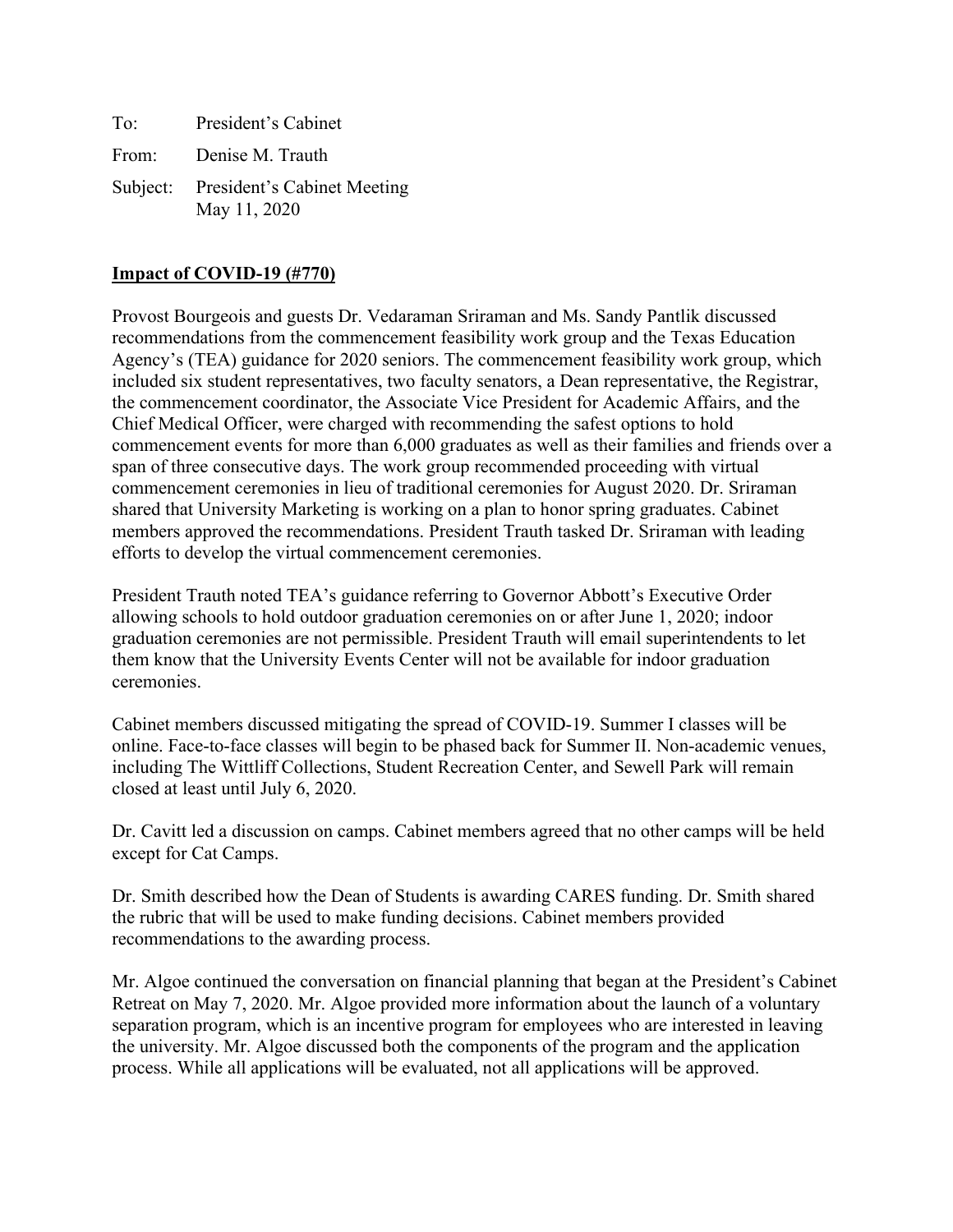Messaging about the program will be shared with faculty and staff during the week of May 11, 2020.

Mr. Algoe announced that the financial plan for fiscal year 2021 will be finalized by the President's Cabinet and will be communicated to the university community by the end of May 2020.

Mr. Algoe discussed memberships paid out by an institutional account. Cabinet members identified the memberships that should be reduced/eliminated.

Dr. Lloyd discussed establishing the Continuity of Student Life Work Group to address delivery of extra and co-curricular activities in fall 2020. Cabinet members recommended changes to the membership. Provost Bourgeois and Dr. Smith will provide membership suggestions before May 13, 2020.

## **Bobcat Preview (#764)**

Provost Bourgeois and Dr. Smith discussed recommendations from the Registration and Academic Calendar Coordinating Committee. Cabinet approved the calendar.

Dr. Cavitt discussed Bobcat Preview 2020 and the Department of Housing and Residential Life move-in schedule. Cabinet members suggested to postpone finalizing the schedule until the Health, Wellness, and Safety Work Group presents its final recommendations.

## **President's Update (#556)**

President Trauth summarized a conference call she had with other presidents associated with the Association of Public and Land-Grant Universities. Most presidents reported that their respective institutions are focused on returning to face-to-face instruction in fall 2020 and are planning for three possible scenarios (regular face-to-face, hybrid, and fully online). President Trauth asked that the work groups base their recommendations on these scenarios.

## **Significant Issues (#01)**

Provost Bourgeois provided an enrollment update.

Provost Bourgeois provided an update on Bobcat Cares. More than 14,000 applications have been submitted.

Mr. Algoe discussed how Texas State will ensure the safety of at-risk populations. Benchmarking indicates that most universities are making workplace modifications for people who are at high risk of developing complications from COVID-19, but the process is unclear.

Mr. Pierce announced that mounting of the Buck Winn Mural has begun and will take about six weeks to complete.